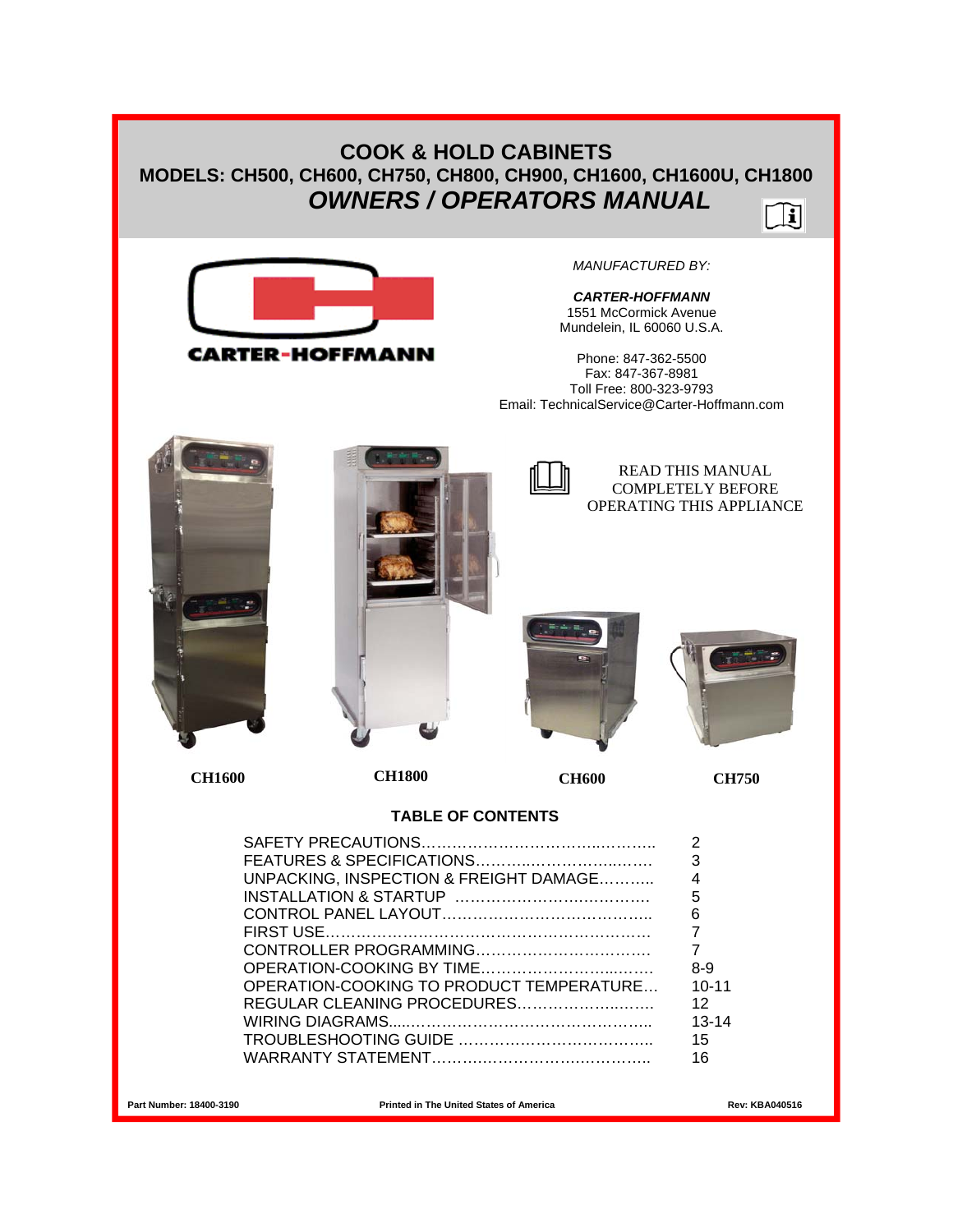# **SAFETY PRECAUTIONS**



## **WARNING: ELECTRIC SHOCK HAZARD**

All service requiring access to non-insulated components must be performed by qualified service personnel. Failure to heed this warning may result in severe electric shock.



## **CAUTION: ELECTRIC SHOCK HAZARD**

Disconnect this appliance from electrical power before performing any maintenance or service.



## **CAUTION: BURN HAZARD**

Exposed metal surfaces can be hot to the touch and may cause burns.



## **CAUTION: STEAM HAZARD**

This cabinet may produce steam and may cause burns. Use caution when opening the doors for escaping steam.

# **IMPORTANT SAFETY INSTRUCTIONS**

When using electrical appliances basic safety precautions should be adhered to, including the following:

- 1) Be familiar with the appliance use, limitations and associated restrictions. Operating instructions must be read and understood by all persons using or installing this appliance.
- 2) This appliance must be grounded. Connect only to properly grounded outlet.
- 3) Use this appliance only for its intended purpose as described in the manual.
	- a. This equipment is specifically designed to slow cook and hold products such as roasts, ribs, whole turkeys, etc.
	- b. This equipment is intended for use in commercial establishments only.
	- c. This equipment is not designed for industrial or laboratory use.
- 4) Cleanliness of this appliance and its accessories are essential to good sanitation.
- 5) DO NOT submerge this appliance in water. This appliance is not jet stream approved. DO NOT direct water jet or steam jet at this appliance, or at any control panel or wiring. DO NOT splash or pour water on, in or over any controls, control panel or wiring. DO NOT use corrosive chemicals or vapors in this appliance.
- 6) DO NOT store this appliance outdoors. DO NOT use this product near water for example, near a kitchen sink, in a wet basement, or near a swimming pool, and the like.
- 7) DO NOT operate this appliance if it has a damaged cord or plug, if it is not working properly, or if it has been damaged or dropped. Do not immerse cord or plug in water, keep cord away from heated surfaces, and do not let cord hang over edge of table or counter.
- 8) DO NOT cover or block any openings on the appliance.

**NOTE:** The technical content of this manual, including any wiring diagrams, schematics, parts breakdown illustrations and/or adjustment procedures, is **intended for use by qualified technical personnel** and is subject to change without notice.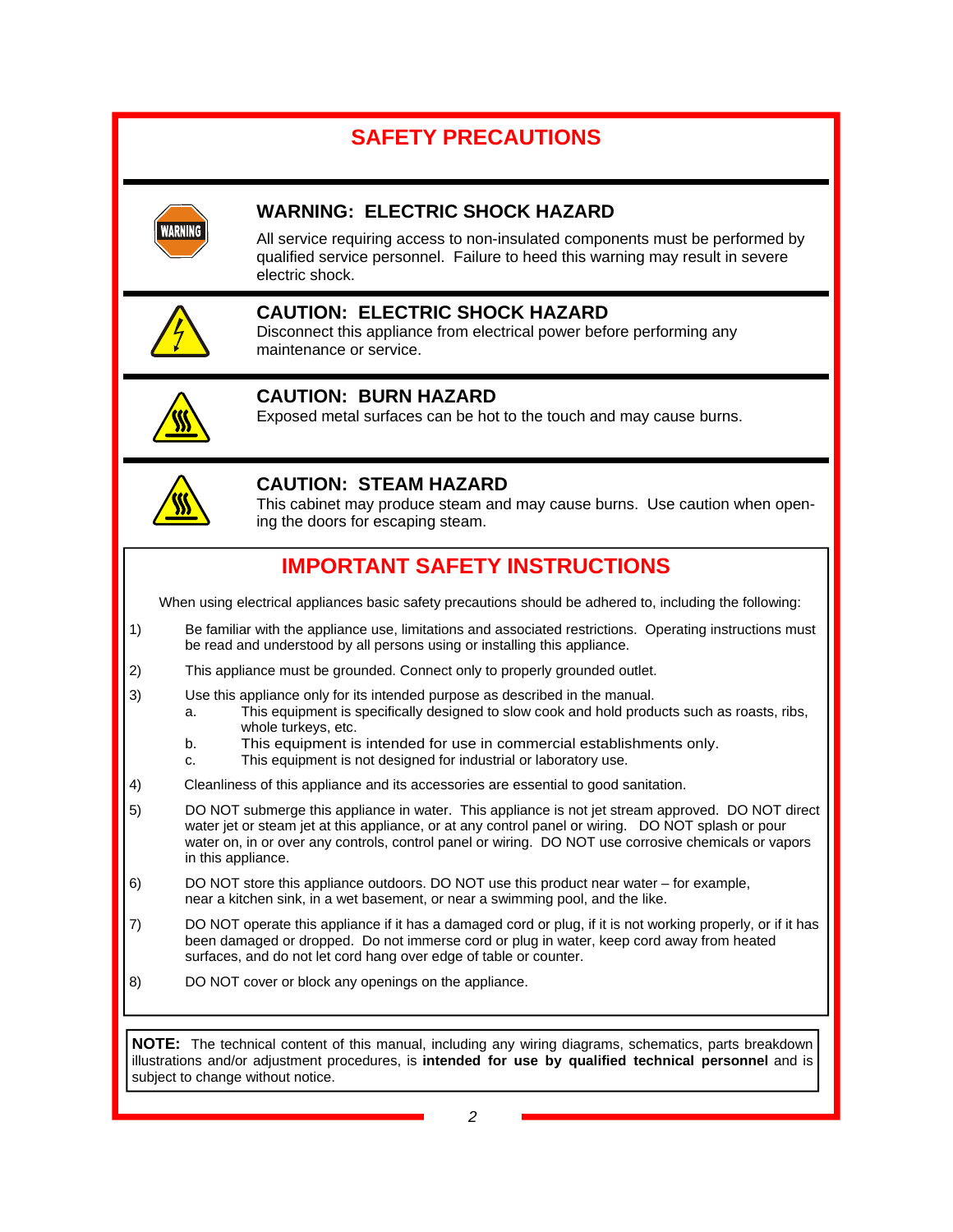## **FEATURES & SPECIFICATIONS**



- **Cook to time or temperature. Includes meat probe.**
- **Gentle air circulation caramelizes meat and seals in juices for perfect roasts and more portions**
- **Browning occurs naturally, without the use of gravies and sauces to colorize meats**
- **Easy-to-use controls: dial in cook temperature, hold temperature and cook time**
- **Heating system with precision engineered heat duct system for optimal air flow and even heating**

**CH1600** 

 **Hoods not required in most areas—makes installation easy and inexpensive** (check local codes)

| <b>Model</b><br><b>Number</b> | Tray<br>Capacity<br>18" x 26" | Tray<br><b>Spacing</b><br>in $(mm)$ | Approx. Meat<br>Capacity<br>$\mathsf{lbs}(\mathsf{kq})$ | Inside Working<br>Height<br>in $(mm)$ | Height               | <b>Overall Dimensions</b><br>Depth<br>in $(mm)$ | Width               | Caster<br><b>Diameter</b><br>in $(mm)$ | Class 100 Ship-<br>ping Weight<br>$\mathsf{lbs}(\mathsf{kq})$ |
|-------------------------------|-------------------------------|-------------------------------------|---------------------------------------------------------|---------------------------------------|----------------------|-------------------------------------------------|---------------------|----------------------------------------|---------------------------------------------------------------|
| CH600                         | 6                             | 3<br>(76)                           | 80<br>(36)                                              | $18 - 1/8$<br>(460)                   | $38 - 1/2$<br>(948)  | $32 - 3/4$<br>(832)                             | $26 - 1/8$<br>(664) | 5<br>(127)                             | 275<br>(125)                                                  |
| CH800                         | 8                             | $2 - 3/4$<br>(70)                   | 120<br>(54)                                             | 22<br>(559)                           | 39-3/8<br>(1000)     | $32 - 3/4$<br>(832)                             | $26 - 1/8$<br>(664) | 3<br>(76)                              | 312<br>(142)                                                  |
| CH900                         | 9                             | 3<br>(76)                           | 120<br>(54)                                             | $27 - 1/4$<br>(692)                   | $47 - 1/2$<br>(1207) | $32 - 3/4$<br>(832)                             | $26 - 1/8$<br>(664) | 5<br>(127)                             | 344<br>(156)                                                  |
| CH1600<br>(2 cavity)          | 16<br>(8 per cavity)          | $2 - 3/4$<br>(70)                   | 240<br>(109)                                            | $22 - 5/8$ <sup>1</sup><br>(575)      | 76-3/8<br>(1940)     | $32 - 3/4$<br>(832)                             | $26 - 1/8$<br>(664) | 5<br>(127)                             | 420<br>(191)                                                  |
| CH1800                        | 18                            | 3<br>(76)                           | 240<br>(109)                                            | $54 - 1/2$<br>(1384)                  | 78<br>(1981)         | $32 - 3/4$<br>(832)                             | $26 - 1/8$<br>(664) | 5<br>(127)                             | 460<br>(209)                                                  |

\*12"x20"x2.5" pans may be placed on optional wire shelves. Capacities:

CH600: 3 (end-loaded; 1 per shelf)

CH800: 4 (end-loaded, 1 per shelf)

CH900: 5 (end-loaded, 1 per shelf)

CH1600: 8 (4 per cavity; end loaded, 1 per shelf)

CH1800: 9 (end loaded; 1 per shelf)

1Inside working height-each cavity

| <b>Model</b><br><b>Number</b> | Pan<br>Capacity*<br>12"x20" | Tray<br><b>Spacing</b><br>in $(mm)$ | Approx. Meat<br>Capacity<br>$\mathsf{lbs}(\mathsf{kq})$ | Inside Working<br>Height<br>in $(mm)$ | Height               | <b>Overall Dimensions</b><br>Depth<br>in $(mm)$ | Width               | Caster<br><b>Diameter</b><br>in $(mm)$ | Class 100<br>Shipping<br><b>Weight</b><br>$\mathsf{lbs}(\mathsf{kq})$ |
|-------------------------------|-----------------------------|-------------------------------------|---------------------------------------------------------|---------------------------------------|----------------------|-------------------------------------------------|---------------------|----------------------------------------|-----------------------------------------------------------------------|
| CH500                         | b                           | $2 - 3/4$<br>(70)                   | 40<br>(18)                                              | 15-3/16<br>(386)                      | $30 - 1/8$<br>(765)  | $27 - 3/4$<br>(705)                             | $20 - 1/8$<br>(511) | h<br>(51)                              | 156<br>(71)                                                           |
| CH750                         | 10                          | $2 - 3/4$<br>(70)                   | 100<br>(45)                                             | $13 - 3/4*$<br>(349)                  | $33 - 1/2$<br>(851)  | $32 - 3/4$<br>(832)                             | $28 - 3/4$<br>(664) | (51)                                   | 265<br>(122)                                                          |
| CH1600U                       | 32                          | $2 - 3/4$<br>(70)                   | 240<br>(109)                                            | 22-5/8 (575)*<br>per cavity           | $76 - 3/8$<br>(1940) | $32 - 5/8$<br>(829)                             | 29-3/8<br>(746)     | 5<br>(127)                             | 430<br>(195)                                                          |

\*18"x26" sheet pans may be placed on optional wire shelves. Capacity: CH750: 5 (end-loaded; 1 per shelf); CH1600U: 16 (end-loaded; 1 per shelf). CH750 and CH1600U will also accept GN 1/2 and 2/1 pans.

#### ELECTRICAL INFORMATION

| Model | <b>US Electrical Power</b> |         | <b>CE Electrical Power</b> |         | Model   | <b>US Electrical Power</b> |         | <b>CE Electrical Power</b> |         |
|-------|----------------------------|---------|----------------------------|---------|---------|----------------------------|---------|----------------------------|---------|
|       | <b>Watts</b>               | Voltage | Watts                      | Voltage |         | <b>Watts</b>               | Voltage | <b>Watts</b>               | Voltage |
| CH500 | 2000                       | 120     | 2000                       | 230     | CH900   | 3200                       | 240     | 2750                       | 230     |
| CH600 | 3200                       | 240     | 2750                       | 230     | CH1600  | 6200                       | 240     | 5500                       | 230     |
| CH750 | 3200                       | 240     | 2750                       | 230     | CH1600U | 6200                       | 240     | 5500                       | 230     |
| CH800 | 3200                       | 240     | 2750                       | 230     | CH1800  | 6200                       | 240     | 5500                       | 230     |

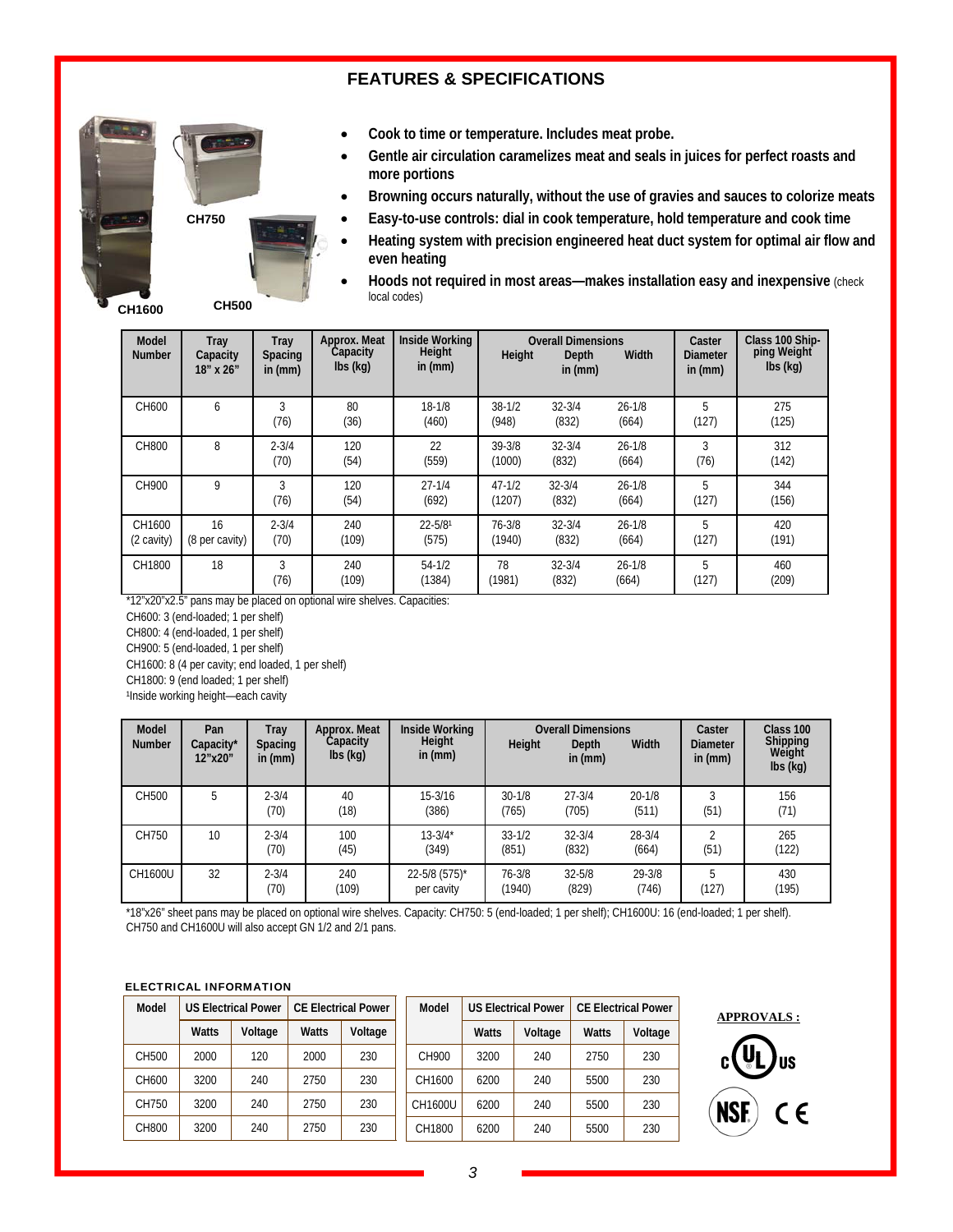

See the CLEANING INSTRUCTIONS in this manual.

#### **NOTE: DO NOT** discard

the carton or other packing materials until you have inspected the appliance for hidden damage and checked it for proper operation.

Refer to *SHIPPING DAMAGE CLAIM PROCEDURE* on bottom of this page.

#### **UNPACKING AND INSPECTION**

- 1. Remove the cabinet from shipping carton, ensuring that all packing materials and protective plastic has been removed from the unit.
- 2. Inspect all components for completeness and condition.
- 3. If any freight damage is present, a freight claim must be filed immediately with the shipping company.
- 4. **Freight damage is not covered under warranty**.
- 5. Check to insure all components are included: cabinet, instruction packet, temperature probe(s) and additional accessories, if ordered.
- 6. Read operation instructions completely.
- 7. Appliance should be thoroughly cleaned before use. See CLEAN-ING INSTRUCTIONS in this manual.

NOTE: There is no warranty card to fill out and send to Carter-Hoffmann. Carter-Hoffmann tracks your warranty by the serial number on the serial tag. Your warranty is already in place and should you need warranty service, call Carter-Hoffmann directly. All you need is the serial number off the cabinet.

## **FREIGHT DAMAGE PROCEDURE**

**NOTE:** For your protection, please note that equipment in this shipment was carefully inspected and packaged by skilled personnel before leaving the factory. Upon acceptance of this shipment, the transportation company assumes full responsibility for its safe delivery.

#### **IF SHIPMENT ARRIVES DAMAGED:**

- 1. **VISIBLE LOSS OR DAMAGE:** Be certain that any visible loss or damage is noted on the freight bill or express receipt, and that the note of loss or damage is signed by the delivery person.
- 2. **FILE CLAIM FOR DAMAGE IMMEDIATELY:** Regardless of the extent of damage. **Contact your dealer immediately.**
- 3. **CONCEALED DAMAGE:** If damage is unnoticed until the merchandise is unpacked, notify the transportation company or carrier immediately, and then file a "CONCEALED DAMAGE" claim with them. This should be done within fifteen (15) days from the date the delivery was made to you. **Be sure to retain the container for inspection**.

Carter-Hoffmann cannot assume liability for damage or loss incurred in transit, **freight damage is not covered under warranty**. We will, however, at your request, supply you with the necessary documents to support your claim.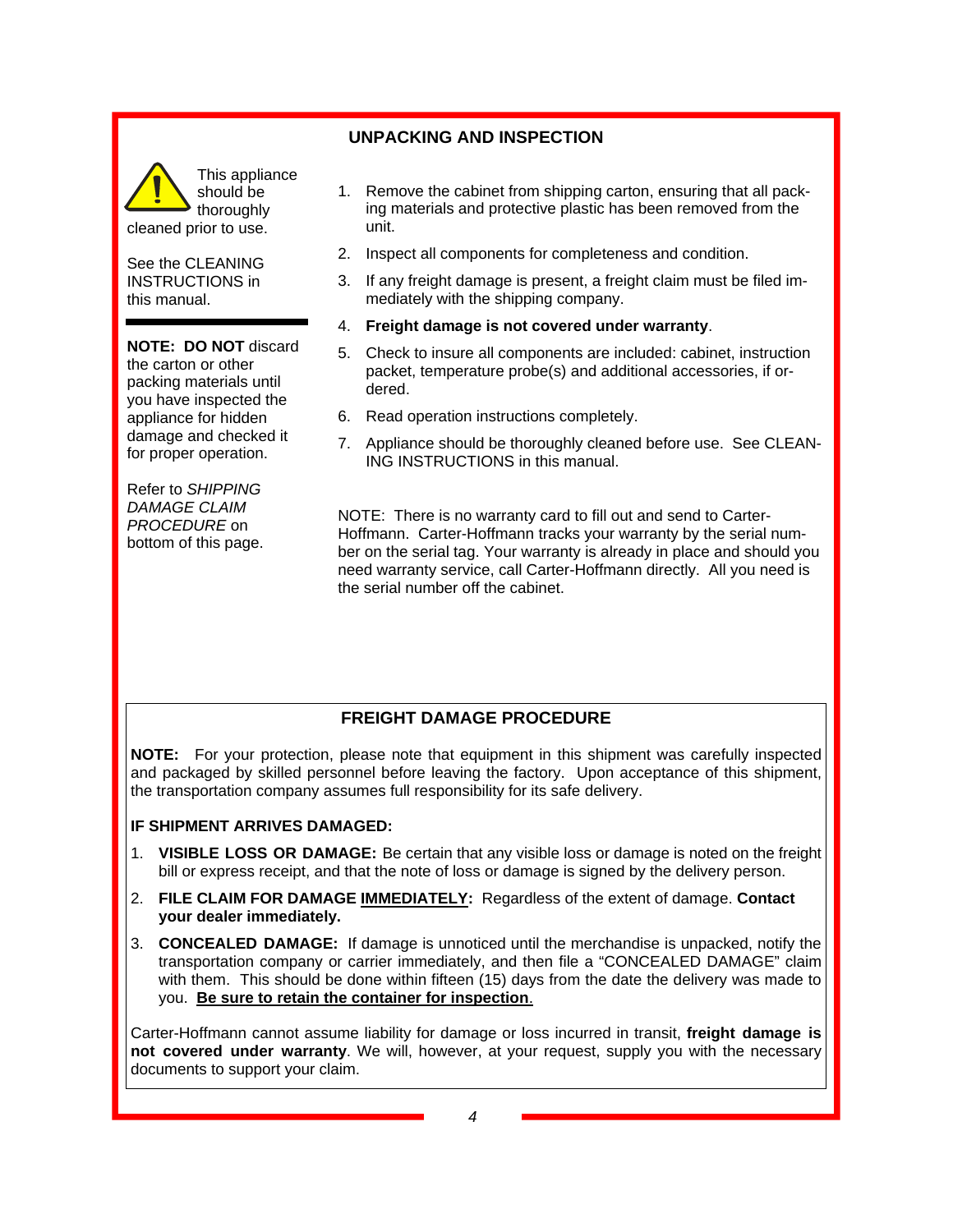### **INSTALLATION and STARTUP**

# **WARNING**

#### **WARNING: Risk of personal injury**

Installation procedures must be performed by a qualified technician with full knowledge of all applicable electrical codes. Failure could result in personal injury and property damage.



**IMPORTANT:**  Power cord is 10' long

If necessary, contact a licensed electrician to install an appropriate electrical circuit with correct NEMA receptacle. See serial tag on cabinet for electrical requirements. **DO NOT use an extension cord.** 



**CAUTION: Electrical Shock Hazard** 

The ground prong of the power cord is part of a system designed to protect you from electric shock in the event of internal damage.

DO NOT cut off the large round ground prong or twist a blade to fit an existing receptacle.



**IMPORTANT: Not under warranty** 

Damage to unit due to being connected to the wrong voltage or phase is **NOT** covered by warranty.



#### **WARNING: Risk of personal injury**

Unit is not waterproof, to avoid electrical shock, keep unit and counter from being submerged in water. Do not operate if unit has been in contact with water.

#### **LOCATION**

For proper operation and maximum performance, locate the unit in an ambient air temperature of 70ºF (21ºC).

Avoid placement in areas near exhaust fans or where there are active air movements.

For safe operation and maximum performance, locate the unit at least 2" from any wall or combustible material. Do not crimp power cord.

Unit must be on a solid level surface.

#### *GROUNDING INSTRUCTIONS*

This appliance is equipped with a cord having a grounding wire with a grounding plug which must be plugged into an outlet that is properly installed and grounded. In the event of an electrical short circuit, grounding reduces the risk of electric shock by providing an escape wire for the electric current.

**WARNING—Improper use of the grounding can result in a risk of electric shock.** Consult a qualified electrician or service agent if the grounding instructions are not completely understood, or if doubt exists as to whether the appliance is properly grounded.

To prevent an electrical shock hazard between the appliance and other appliances or metal parts in close vicinity, an equalization-bonding stud is provided. An equalization bonding lead must be connected to this stud and the other appliances/metal parts to provide sufficient protection against potential difference. The terminal is marked with the following symbol:



| <b>ELECTRICAL</b>  | Model   |              | <b>US Electrical Power</b> | <b>CE Electrical Power</b> |         |  |
|--------------------|---------|--------------|----------------------------|----------------------------|---------|--|
| <b>INFORMATION</b> |         | <b>Watts</b> | Voltage                    | <b>Watts</b>               | Voltage |  |
|                    | CH500   | 2000         | 120                        | 2000                       | 230     |  |
|                    | CH600   | 3200         | 240                        | 2750                       | 230     |  |
|                    | CH750   | 3200         | 240                        | 2750                       | 230     |  |
|                    | CH800   | 3200         | 240                        | 2750                       | 230     |  |
|                    | CH900   | 4200         | 240                        | 3700                       | 230     |  |
|                    | CH1600  | 6200         | 240                        | 5500                       | 230     |  |
|                    | CH1600U | 6200         | 240                        | 5500                       | 230     |  |
|                    | CH1800  | 6200         | 240                        | 5500                       | 230     |  |

#### **INITIAL START-UP**

- 1. Prior to use, thoroughly clean the interior of the unit, per the instructions in this manual.
- 2. Plug the power cord of the cabinet into a grounded outlet according to the voltage and amperage specified on the serial tag on the heating module. This can be located on the top right rear corner of the heating unit.
- 3. Set POWER switch to the "ON" position.
- 4. Do not load product into the cabinet. Allow the heat to remove any residual oils which may adhere to inside metal surfaces. A slight emission of smoke is common during the first few hours of operation.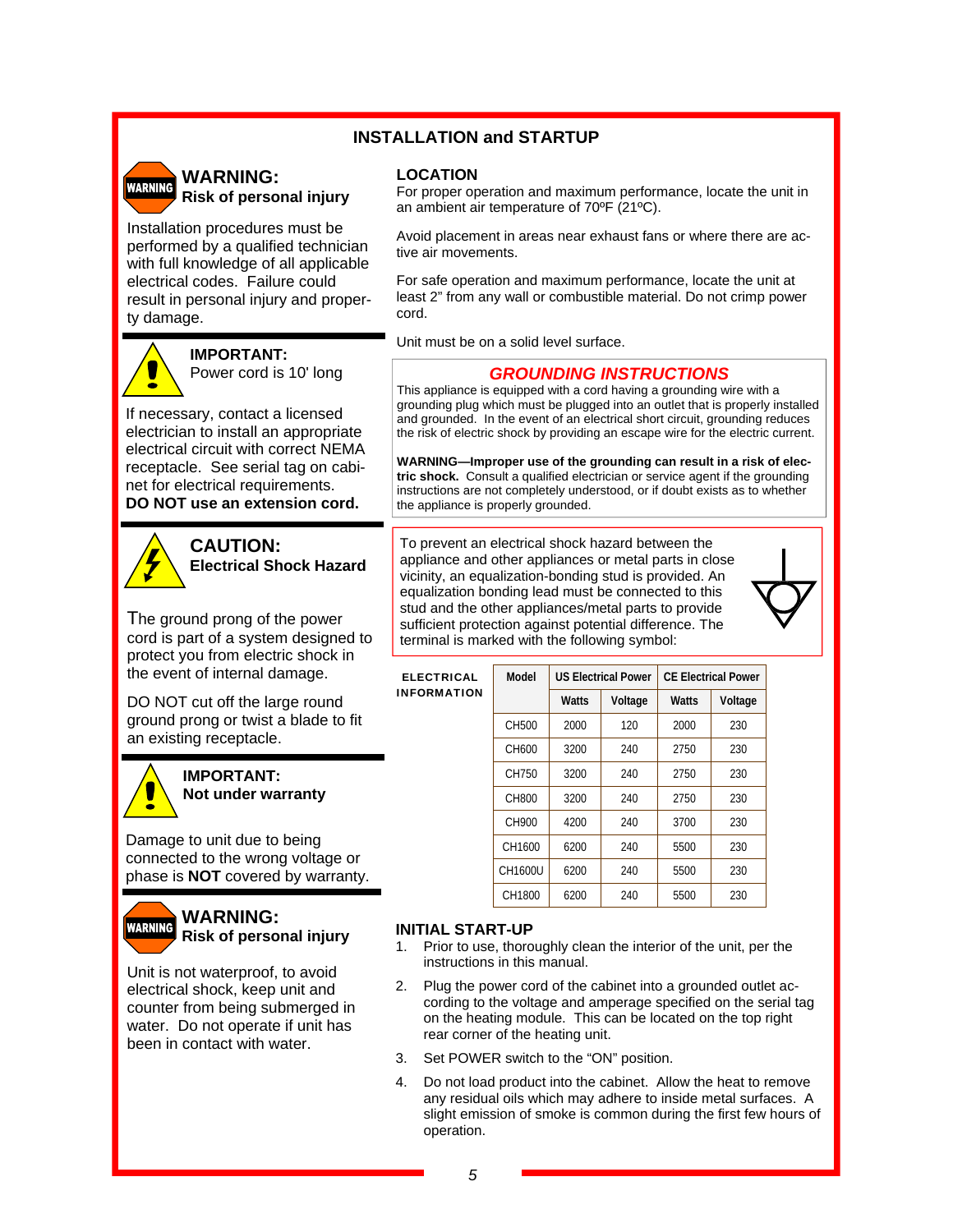

*6*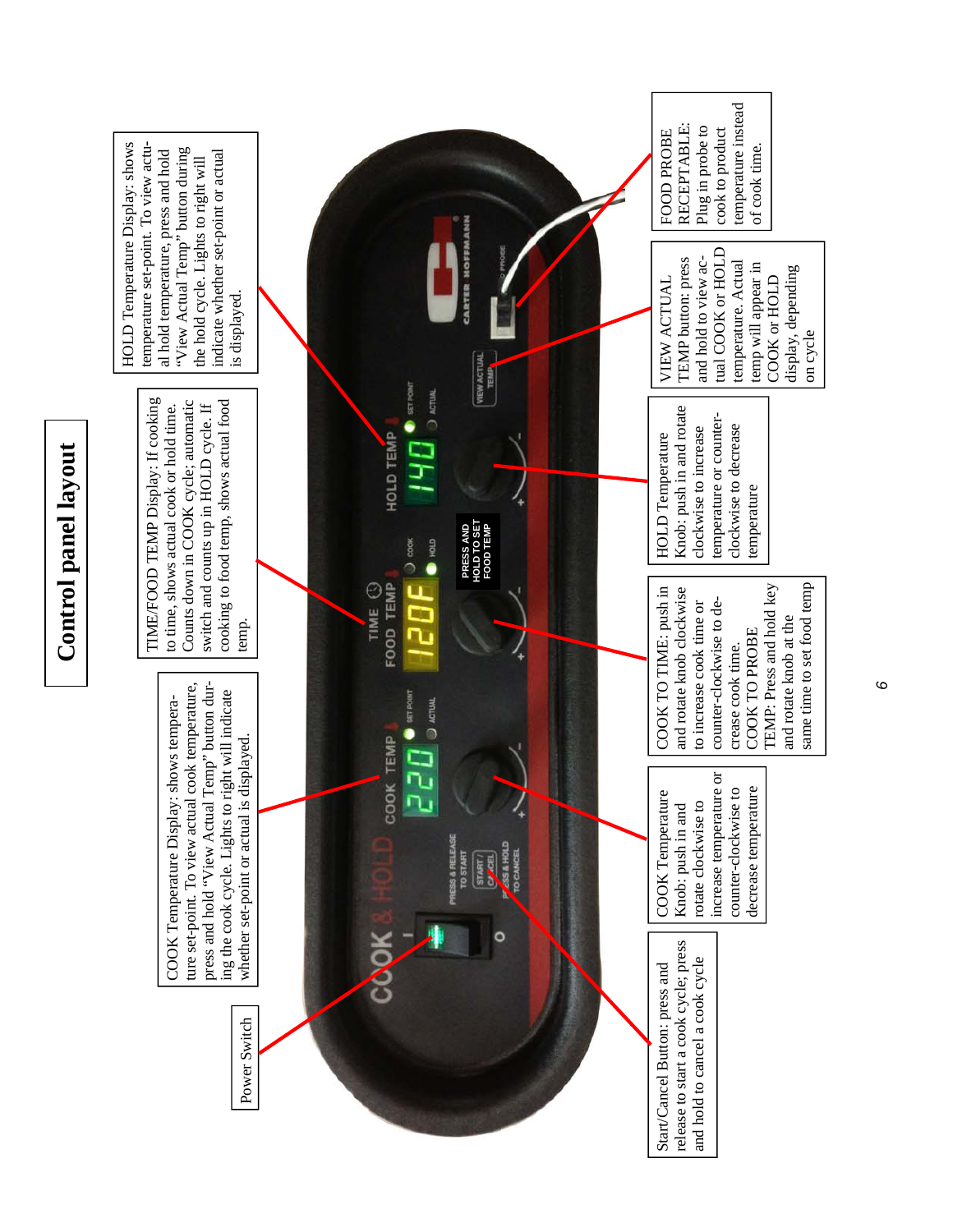## **NORMAL OPERATION**

**FIRST USE** 

## **Factory default setpoints:**

- cook: 325ºF
- hold: 200ºF
- timer: 1 hour

#### **Operating ranges:**

- cook temp: 100ºF-325ºF
- hold temp: 100ºF-200ºF
- timer:10 min. -18 hours



**CAUTION: HOT SURFACE** 

Inner surfaces of the unit will be very hot during and after operation.

Avoid touching the cabinet when loading or removing product.



#### **CAUTION: STEAM HAZARD**

This unit produces steam, use caution when cleaning or opening the doors.



To avoid damage to the electrical components, do not unplug cabinet while cooling fans are operating.



Turn the cabinet on using the power switch located on the far left side of the control panel. Once the switch is turned on, the control display will illuminate.



When the cabinet is first turned on, the time display will show the current hardware / software revision, for example "F107". Then the display will display the factory default settings.

### **PROGRAMMING THE CONTROLLER**

- 1. Make sure the unit is turned "ON".
- 2. To set COOK temperature, push "COOK TEMP" knob in and rotate clockwise to increase temperature or counter-clockwise to decrease temperature.
- 3. To set COOK time, push "COOK TIME" knob in and rotate clockwise to increase time or rotate counter-clockwise to decrease cook time. NOTE: For cook times of 10 minutes to two hours, timer will increase/decrease in 5 minute increments. For cook times over 2 hours, timer will increase/decrease in increments of 15 minutes. **Note: setting the cook time is only necessary if not using the meat probe.**
- 4. To set HOLD temperature, push "HOLD TEMP" knob in and rotate clockwise to increase temperature or counter-clockwise to decrease temperature.

### **TO CHANGE TEMPERATURE SCALE**

The controller can be changed from °F to °C and vice versa. In order to toggle between the Fahrenheit and Celsius scales:

- 1. Make sure the unit is turned "OFF"
- 2. Push and hold the "START/CANCEL" button
- 3. While pushing the "START/CANCEL" button, turn "ON" the main power switch. An audible beep will be heard and the center display "deg F" or "deg C"
- 4. Repeat procedure to toggle between °F and °C

If the temperature in the control compartment exceeds safe operating limits, an audible alarm will sound and the TIME display will scroll "CALL CUSt SErV". Should this condition occur, turn off and unplug the cabinet and then call for service. Prolonged operation of the cabinet in this condition WILL result in electrical component failures.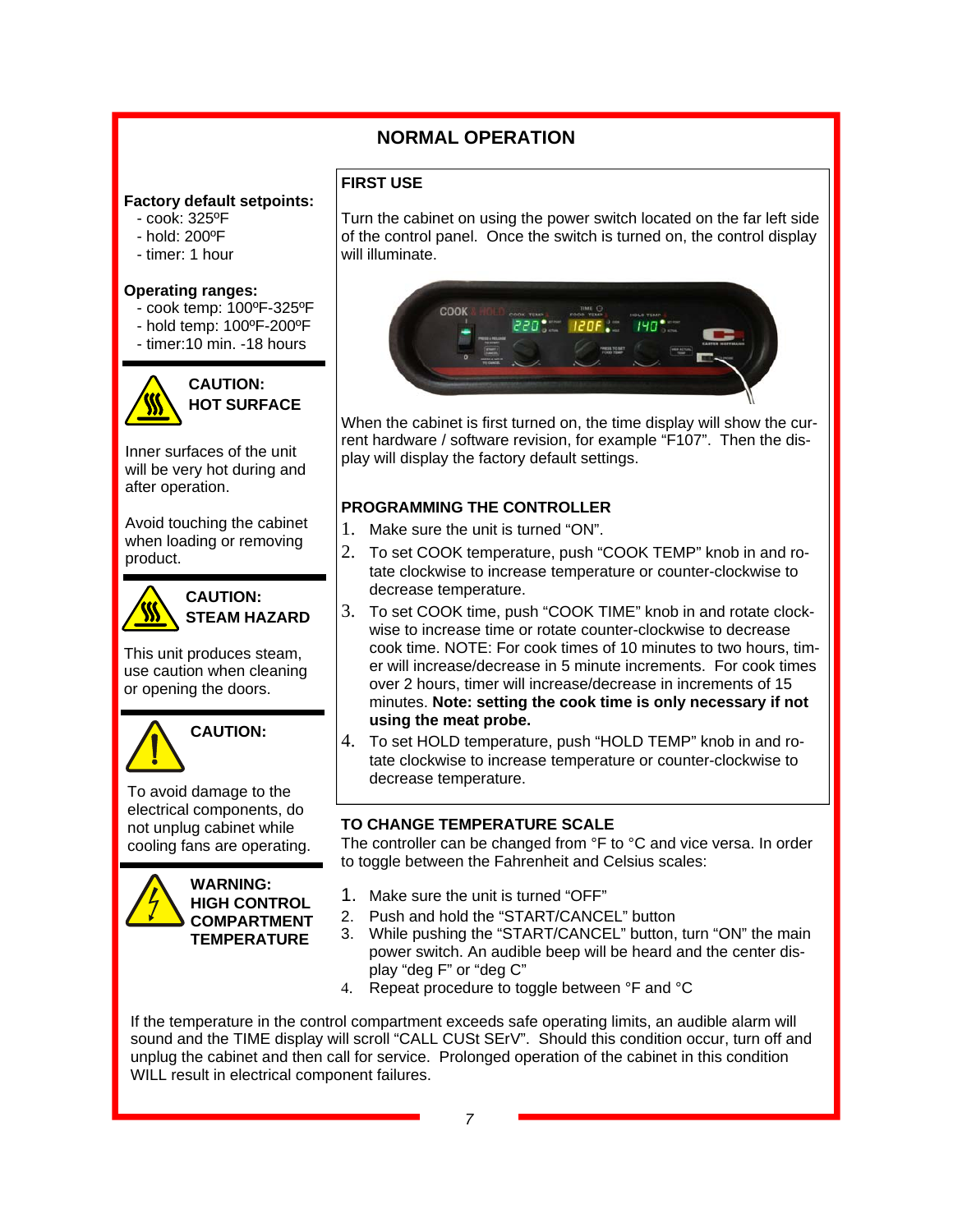**COOKING BY TIME CABINET OPERATION**  1. Turn power switch "ON". Unit will heat to "HOLD" setting and will stay in "HOLD" mode until cook cycle is started. "HOLD" LED light adjacent to the timer display will illuminate. 2. Program desired settings according the controller programming instructions on page 7. 3. Load product into cabinet. 4. Press and release the "START/CANCEL" button to begin COOK cycle. The colon in the TIME display will flash and the LED lights adjacent to the TIME display will switch from "HOLD" to "COOK". The colon will continue to flash as long as the timer is active. 5. Timer will count down by one minute increments for the entire COOK cycle. 6. Upon completion of the COOK cycle and audible alert will sound and the cabinet will automatically switch to the HOLD mode. The LED light adjacent to the TIME display will switch from "COOK" to "HOLD". 7. The TIME display will now count up until the cycle is canceled. 8. Cycle can be canceled by: - Push and hold the "START/CANCEL" button until audible alarm sounds (about 5 seconds) - Turn master switch to "OFF". NOTE: Settings for the cook and hold cycle will be saved in the controller for the next cook cycle. Refer to programming instructions to change the settings. NOTE: To protect electrical components, the cooling fans inside the heating unit will operate whenever the interior temperature of the heater rises above 120°F. They will operate, even if the master ON/OFF switch is turned to 'OFF." Do not unplug cabinet unless cooling fans have turned off. **Factory default setpoints:**  - cook: 325ºF - hold: 200ºF - timer: 1 hour **Operating ranges:**  - cook temp: 100ºF-325ºF - hold temp: 100ºF-200ºF - timer:10 min. -18 hours **CAUTION: HOT SURFACE**  Inner surfaces of the unit will be very hot during and after operation. Avoid touching the cabinet when loading or removing product. **CAUTION: STEAM HAZARD**  This unit produces steam, use caution when cleaning or opening the doors.



To avoid damage to the electrical components, do not unplug cabinet while cooling fans are operating.

**CAUTION:**





If the temperature in the control compartment exceeds safe operating limits, an audible alarm will sound and the TIME display will scroll "CALL CUSt SErV". Should this condition occur, turn off and unplug the cabinet and then call for service. Prolonged operation of the cabinet in this condition WILL result in electrical component failures.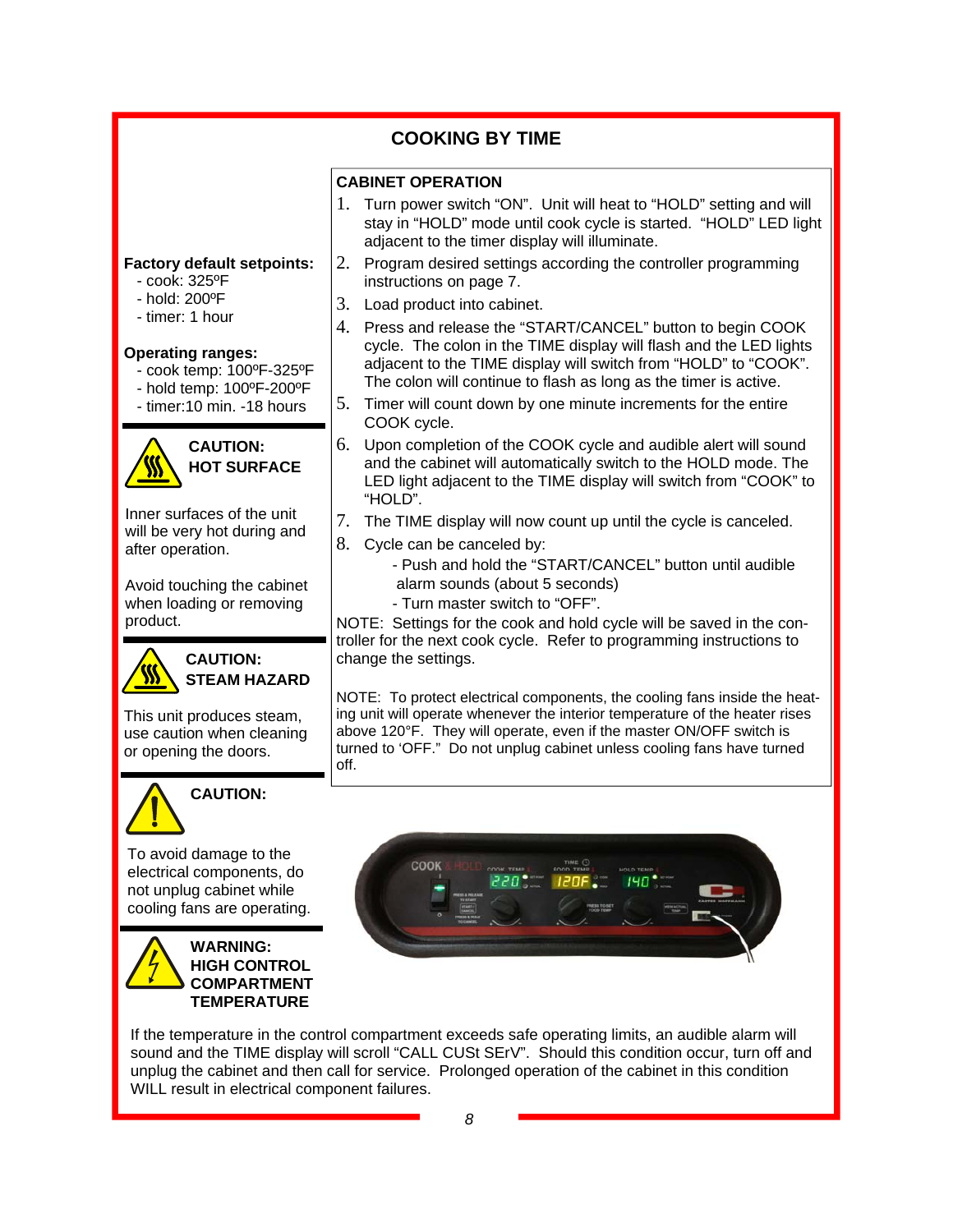# **COOKING BY TIME (CONTINUED)**

#### **Factory default setpoints:**

- cook: 325ºF
- hold: 200ºF
- timer: 1 hour

#### **Operating ranges:**

- cook temp: 100ºF-325ºF
- hold temp: 100ºF-200ºF
- timer:10 min. -18 hours



**CAUTION: HOT SURFACE** 

Inner surfaces of the unit will be very hot during and after operation.

Avoid touching the cabinet when loading or removing product.



**CAUTION: STEAM HAZARD** 

This unit produces steam, use caution when cleaning or opening the doors.



## **Changing the Settings Mid-Cycle**

- 1. Settings may be changed mid-cycle. Refer to programming instructions on page 7.
- 2. Upon completion of the cycle, settings will revert back to initial setpoints.

### **Viewing Actual Temperatures**

Press and hold "VIEW ACTUAL TEMP" button.

- -If cabinet it in COOK mode, temperature will appear in the "COOK" display
- -If cabinet is in the HOLD mode, temperature will appear in the "HOLD" display

## **To View Product Temperature When Cooking to Time**

Note: Make sure food temperature probe is inserted into the product. Press the "VIEW ACTUAL TEMP" button. It will display the actual product temperature. When the button is released, the display will revert back to the cook time counter.



To avoid damage to the electrical components, do not unplug cabinet while cooling fans are operating.



#### **WARNING: HIGH CONTROL COMPARTMENT TEMPERATURE**

If the temperature in the control compartment exceeds safe operating limits, an audible alarm will sound and the TIME display will scroll "CALL CUSt SErV". Should this condition occur, turn off and unplug the cabinet and then call for service. Prolonged operation of the cabinet in this condition WILL result in electrical component failures.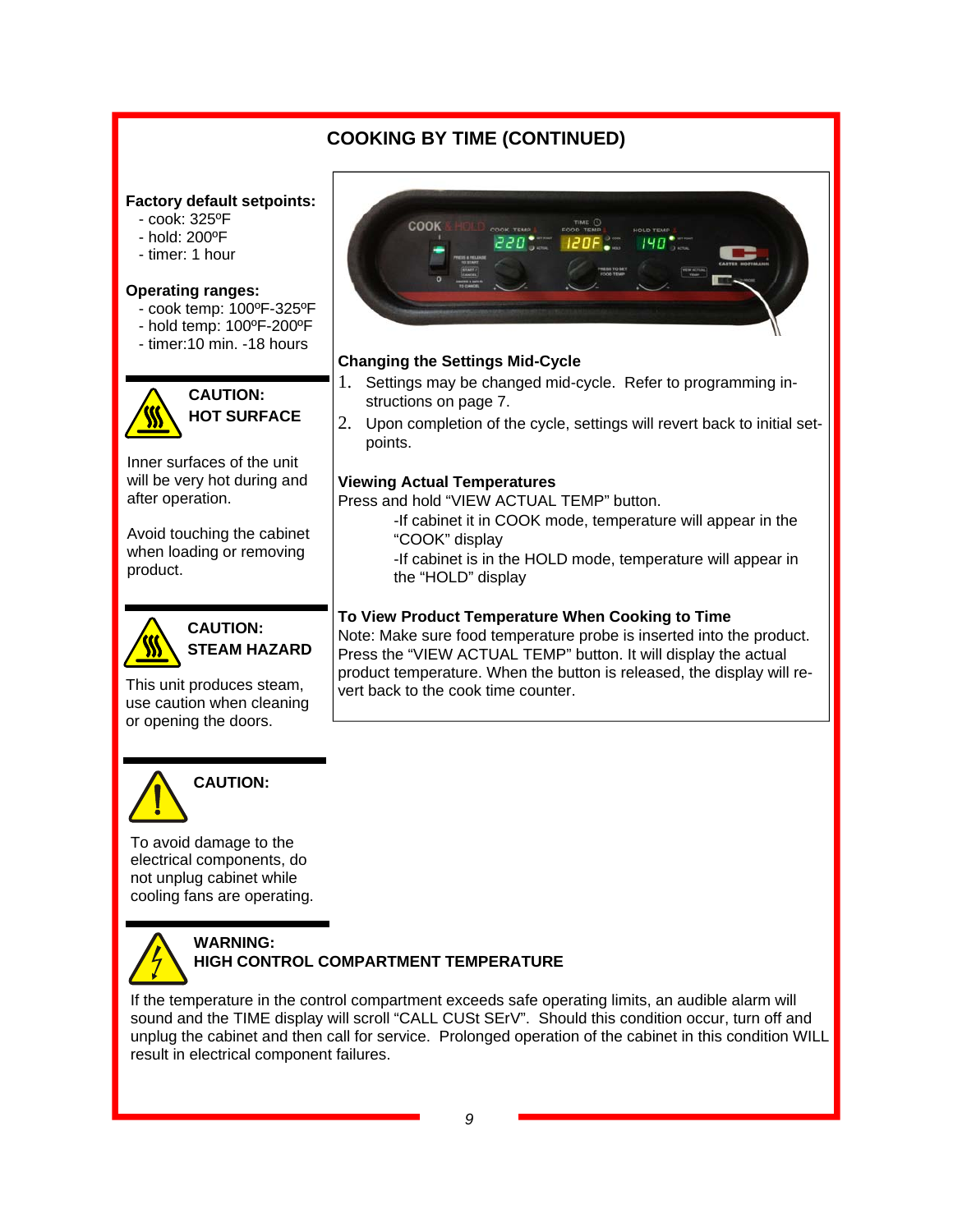## **COOKING WITH THE FOOD PROBE**

#### **Factory default setpoints:**

- cook: 325ºF
- hold: 200ºF
- timer: 1 hour

#### **Operating ranges:**

- cook temp: 100ºF-325ºF
- hold temp: 100ºF-200ºF
- timer:10 min. -18 hours



## **CAUTION: HOT SURFACE**

Inner surfaces of the unit will be very hot during and after operation.

Avoid touching the cabinet when loading or removing product.



### **CAUTION: STEAM HAZARD**

This unit produces steam, use caution when cleaning or opening the doors.



**CAUTION:**

To avoid damage to the electrical components, do not unplug cabinet while cooling fans are operating.

#### **WARNING: HIGH CONTROL COM-PARTMENT TEMPERATURE**

If the temperature in the control compartment exceeds safe operating limits, an audible alarm will sound and the TIME display will scroll "CALL CUSt SErV". Should this condition occur, turn off and unplug the cabinet and then call for service. Prolonged operation of the cabinet in this condition WILL result in electrical component failures.

#### **CABINET OPERATION**

- 1. Turn power switch "ON". Unit will heat to "HOLD" setting and will stay in "HOLD" mode until cook cycle is started. "HOLD" LED light adjacent to the timer display will illuminate.
- 2. Program desired temperature settings according the controller programming instructions on page 7.
- 3. Load product into cabinet.
- **4.** Connect probe to receptacle on front of controller and insert probe into product. **Note: if food probe is not plugged in and you try to set a food temperature, the display will read "nO P"**
- 5. Press and release the "START/CANCEL" button to begin COOK cycle. The colon in the TIME display will flash and the LED lights adjacent to the TIME display will switch from "HOLD" to "COOK". The colon will continue to flash as long as the timer is active.
- 6. Cabinet will initiate cook cycle and cook to product temperature. The food temperature will be shown on the yellow center display.
- 7. Upon completion of the COOK cycle and audible alert will sound and the cabinet will automatically switch to the HOLD mode. The LED light adjacent to the TIME display will switch from "COOK" to "HOLD".
- 8. The center TIME display will now count up until the cycle is canceled.
- 9. Cycle can be canceled by:
	- Push and hold the "START/CANCEL" button until audible alarm sounds (about 5 seconds)
	- Turn master switch to "OFF".

NOTE: Settings for the cook and hold cycle will be saved in the controller for the next cook cycle. Refer to programming instructions to change the settings.



NOTE: To protect electrical components, the cooling fans inside the heating unit will operate whenever the interior temperature of the heater rises above 120°F. They will operate, even if the master ON/OFF switch is turned to "OFF." Do not unplug cabinet unless cooling fans have turned off.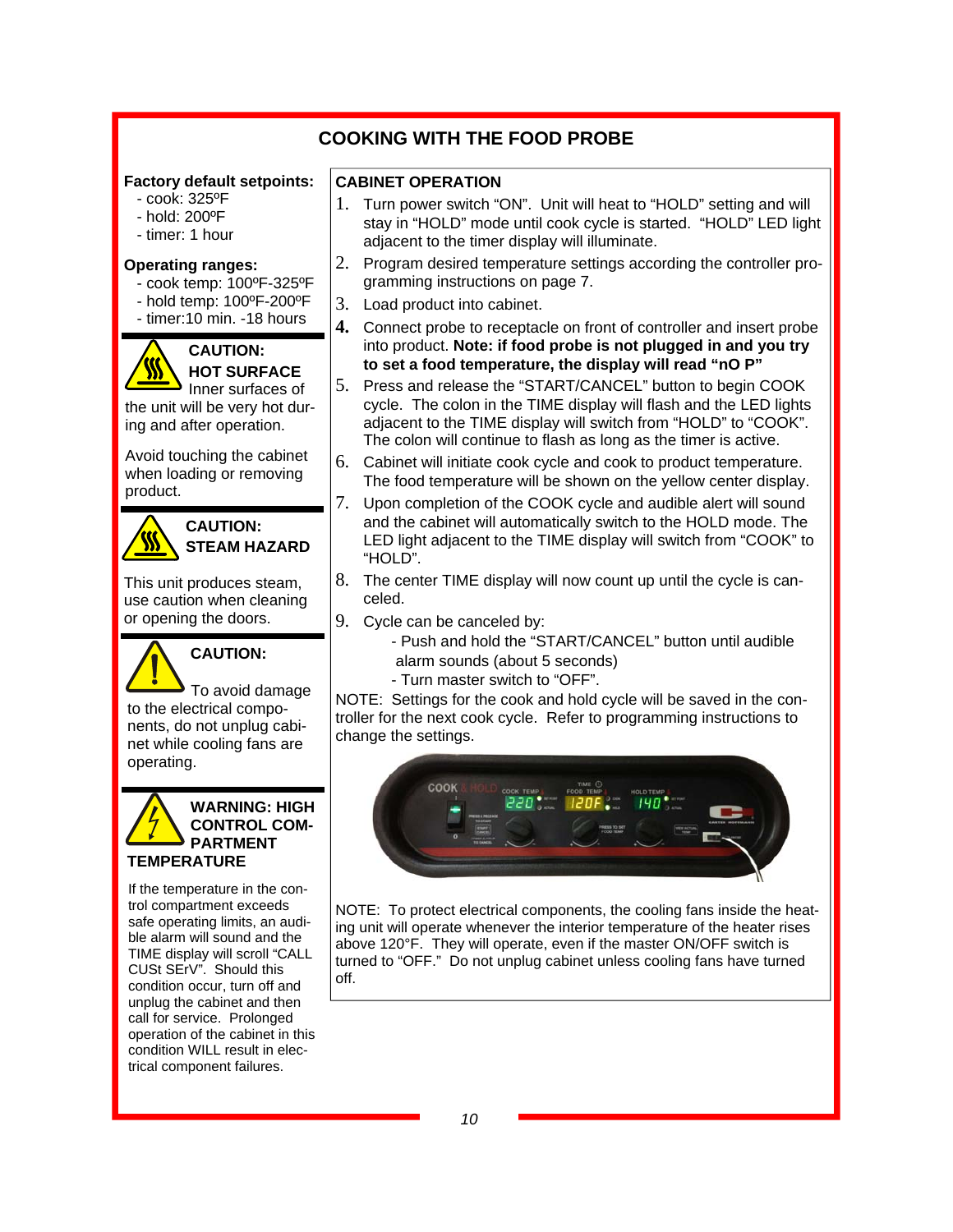# **COOKING WITH THE FOOD PROBE (CONTINUED)**

#### **Factory default setpoints:**

- cook: 325ºF
- hold: 200ºF
- timer: 1 hour

#### **Operating ranges:**

- cook temp: 100ºF-325ºF
- hold temp: 100ºF-200ºF
- timer:10 min. -18 hours



**CAUTION: HOT SURFACE** 

Inner surfaces of the unit will be very hot during and after operation.

Avoid touching the cabinet when loading or removing product.



**CAUTION: STEAM HAZARD** 

This unit produces steam, use caution when cleaning or opening the doors.



**CAUTION:**

To avoid damage to the electrical components, do not unplug cabinet while cooling fans are operating.



#### **WARNING: HIGH CONTROL COMPARTMENT TEMPERATURE**

If the temperature in the control compartment exceeds safe operating limits, an audible alarm will sound and the TIME display will scroll "CALL CUSt SErV". Should this condition occur, turn off and unplug the cabinet and then call for service. Prolonged operation of the cabinet in this condition WILL result in electrical component failures.



#### **Changing the Settings Mid-Cycle**

- 1. Settings may be changed mid-cycle. Refer to programming instructions on page 7.
- 2. Upon completion of the cycle, settings will revert back to initial set -points.

#### **Viewing Actual Temperatures**

Press and hold "VIEW ACTUAL TEMP" button.

- -If cabinet it in COOK mode, temperature will appear in the "COOK" display
- -If cabinet is in the HOLD mode, temperature will appear in the "HOLD" display

# **To View Elapsed Cook Time When Cooking with the Probe**

Press and hold the "VIEW ACTUAL TEMP" button

- -The display will read the product temperature
- -After 2 more seconds, the display will show the elapsed time of the current cook cycle

The display will toggle between the product temperature and the elapsed time at two second intervals until the button is released.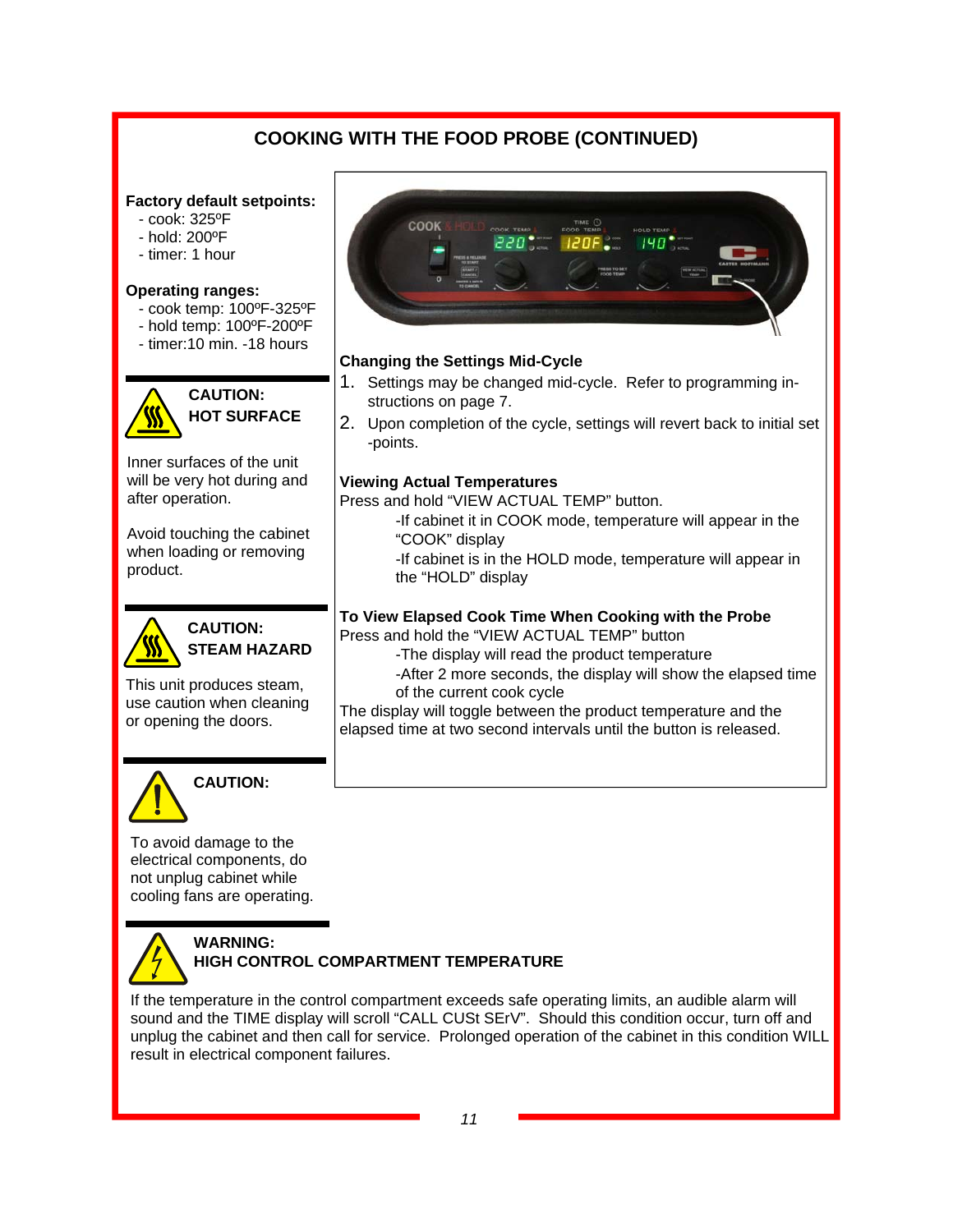## **DAILY CLEANING PROCEDURES**



**ELECTRIC SHOCK HAZARD** 

Disconnect appliance from electric power before cleaning.

## **CAUTION: HOT SURFACE**

Exposed surfaces can be hot to the touch and may cause burns. Allow appliance to cool before cleaning.

#### **IMPORTANT:**



DO NOT spill or pour water into controls, control panel or wiring. Water damage is **not** covered by warranty.



#### **CAUTION:**

Cabinet may generate steam, use caution when opening doors to clean unit.



**CAUTION:**  Beware of sharp edges with sheet metal

during cleaning process.

- 1. After all food products have been removed from the cabinet, turn the power switch to "OFF" and allow the cabinet to cool.
- 2. Unplug the unit prior to any cleaning.
- 3. Racks may be removed for cleaning. Lift up and pull out. Hand wash with chloride/phosphate-free soap or detergent. DO NOT exceed recommended concentrations or mixing rations. Never use abrasive cleaners, waxes, car polish, or substances containing strong aromatic solvents or alcohol.
- 4. Clean the inside of the unit as well as the removed parts. Rinse racks and cabinet interior with clear water. Wipe off any standing liquid or residue from all surfaces, corners, or near edges and allow to dry. Reinstall when all parts are dry and clean.
- 5. Inspect and clean the areas where there are vents or filters, making sure no water gets into the internal controls or electrical areas of the cabinet.



#### **CAUTION:**

Cleansers, detergents, degreasers, sanitizers, or bleaching agents that contain chlorides or phosphates will cause permanent damage to stainless steel products. The damage appears as pits, eruptions, voids, small holes, severe discoloration or dulling of the metal finish.

Water with high chloride content can also damage stainless steel. If unsure of your water quality, we recommend you have it tested. THIS DAMAGE IS PERMANENT, COSTLY TO REPAIR, AND IS NOT COVERED BY THE WARRANTY.

| <b>Purpose</b>                         | <b>Frequency</b>             | <b>Cleaning Agent</b>                                | <b>Method of Application</b>                                                                                                                                                        |
|----------------------------------------|------------------------------|------------------------------------------------------|-------------------------------------------------------------------------------------------------------------------------------------------------------------------------------------|
| Routine<br>cleaning                    | Daily                        | Soap, ammonia<br>detergent and water                 | Sponge with cloth, rinse with clear water<br>and wipe dry.                                                                                                                          |
| Smears/<br>Fingerprints                | As<br>needed                 | Stainless steel cleaner<br>or similar products       | Rub with soft cloth as directed on package.<br>Rub in direction of grain of stainless steel.<br>Do not use on vinyl trim.                                                           |
| <b>Stubborn</b><br>spots and<br>stains | Daily<br><b>as</b><br>needed | Any chloride-free<br>or<br>phosphate-free<br>cleaner | Apply with damp sponge or cloth. Rub in<br>direction of grain of stainless steel. Rinse<br>thoroughly, especially if cleaner contains<br>chlorine bleach, do not use on vinyl trim. |
| Hard water<br>spots                    | Daily<br>as needed           | Vinegar                                              | Swab with cloth.<br>Rinse with water and wipe dry.                                                                                                                                  |

#### **RECOMMENDED TIPS FOR CLEANING STAINLESS STEEL**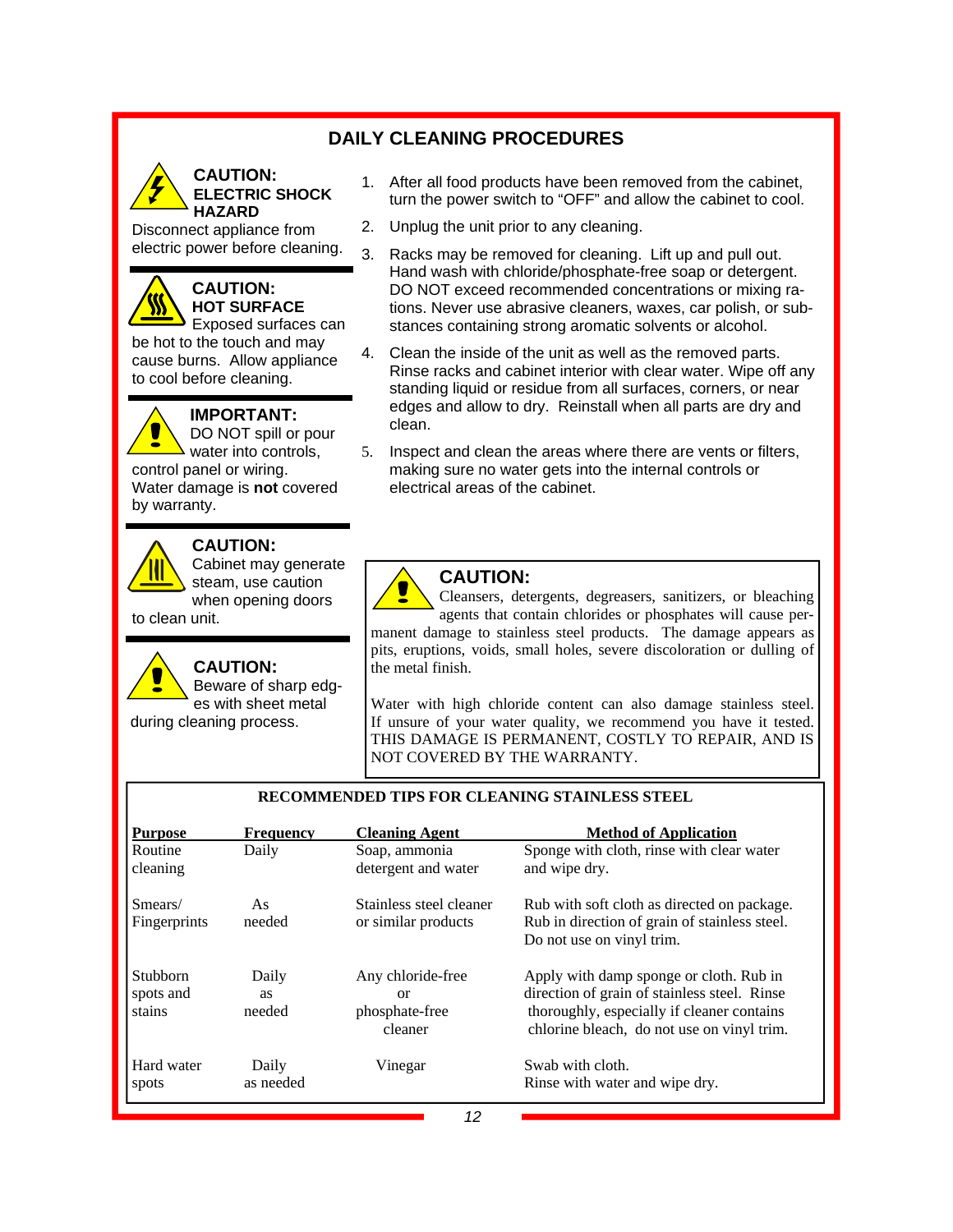



*13*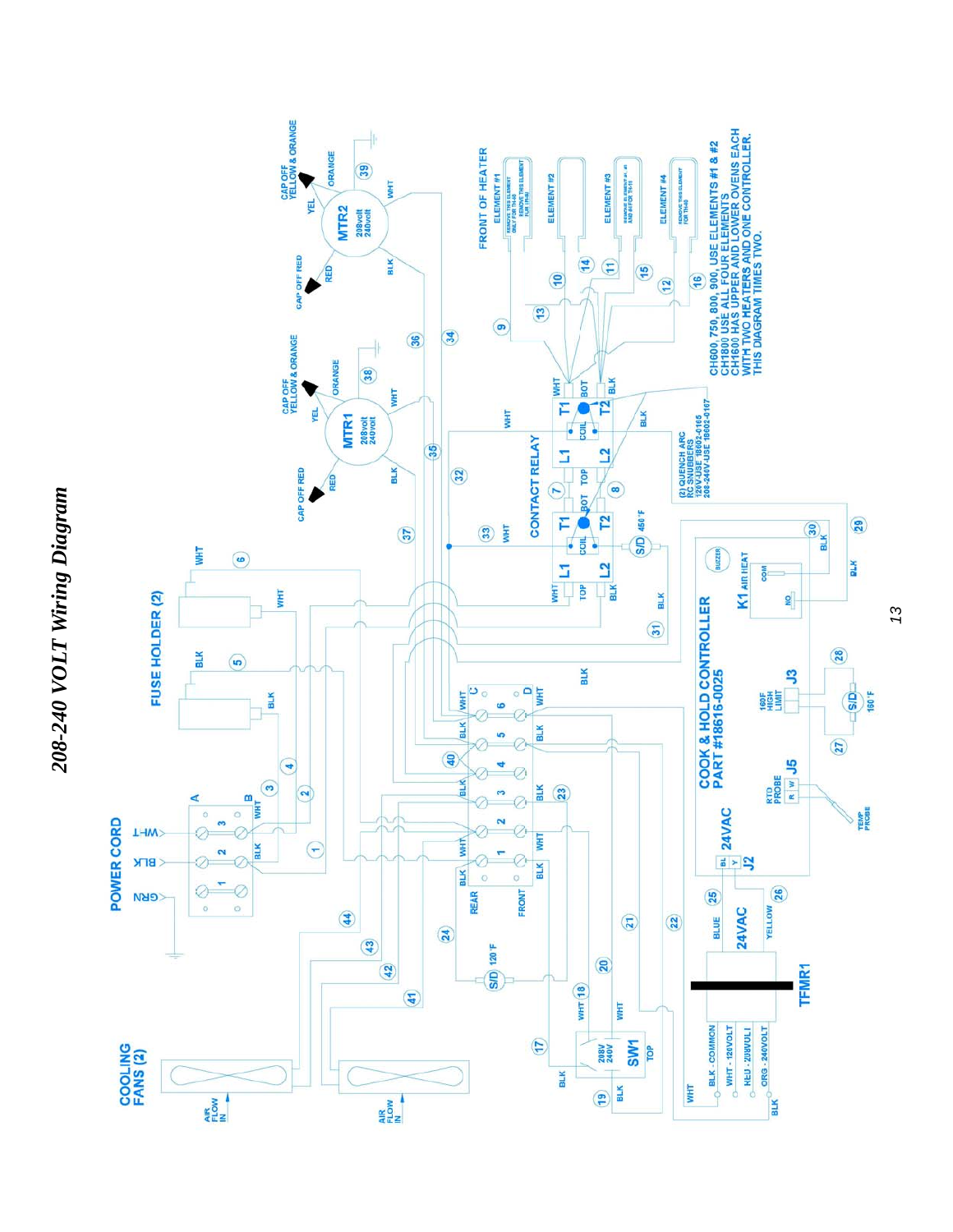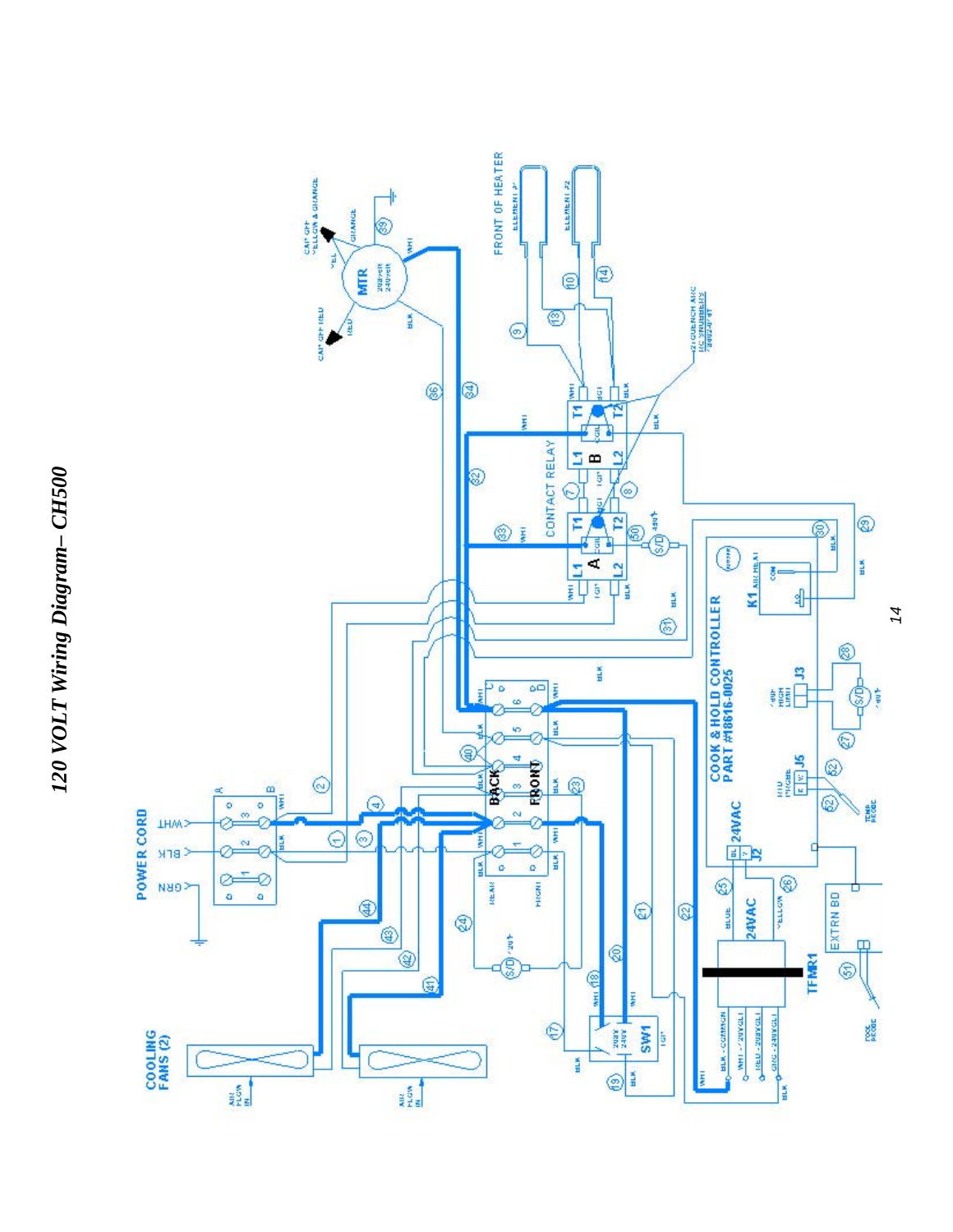|                                                       | <b>TROUBLESHOOTING GUIDE</b>                       |                                                                                          |  |  |  |
|-------------------------------------------------------|----------------------------------------------------|------------------------------------------------------------------------------------------|--|--|--|
| <b>SYMPTOM</b>                                        | <b>POSSIBLE CAUSE</b>                              | <b>SUGGESTED REMEDY</b>                                                                  |  |  |  |
|                                                       |                                                    |                                                                                          |  |  |  |
| No power on display                                   | Not plugged in or circuit breaker<br>tripped       | Check or reset circuit breaker<br>Connect to proper receptacle                           |  |  |  |
|                                                       | Power cord damaged                                 | Check - replace if required                                                              |  |  |  |
|                                                       | Power switch damaged or defective                  | Check - replace if required                                                              |  |  |  |
| Alarm sound, dis-<br>play reads 'CALL,<br>CUST, SErV' | Temperature inside heater module is<br>above 160°F | Call service technician                                                                  |  |  |  |
| Unit is on, motors<br>are running but no              | Internal wiring error                              | Call service technician                                                                  |  |  |  |
| heat                                                  | Element hi-limit trip / defective                  | Call service technician                                                                  |  |  |  |
| Takes too long to<br>get to temperature               | Improper voltage                                   | Call service technician to verify<br>incoming voltage matches cabinet<br>specifications. |  |  |  |
| Unit is hot                                           | Internal wiring error                              | Call service technician                                                                  |  |  |  |
| but low or no airflow                                 | Circulation motor has quit                         | Call service technician                                                                  |  |  |  |
|                                                       | Improper voltage                                   | Call service technician to verify<br>incoming voltage matches cabinet<br>specifications. |  |  |  |
| Display shows 'nOP'                                   | Control in 'Cook with Probe Mode'                  | Plug in meat probe                                                                       |  |  |  |

# **NOTE:**

The technical content of this manual, including any wiring diagrams, schematics, parts breakdown illustrations and / or adjustment procedures, is **intended for use ONLY by qualified technical personnel**.

# **NOTE:**

For warranty service, call Carter-Hoffmann direct at 800-323-9793 for authorization, we will dispatch the nearest authorized service agency.